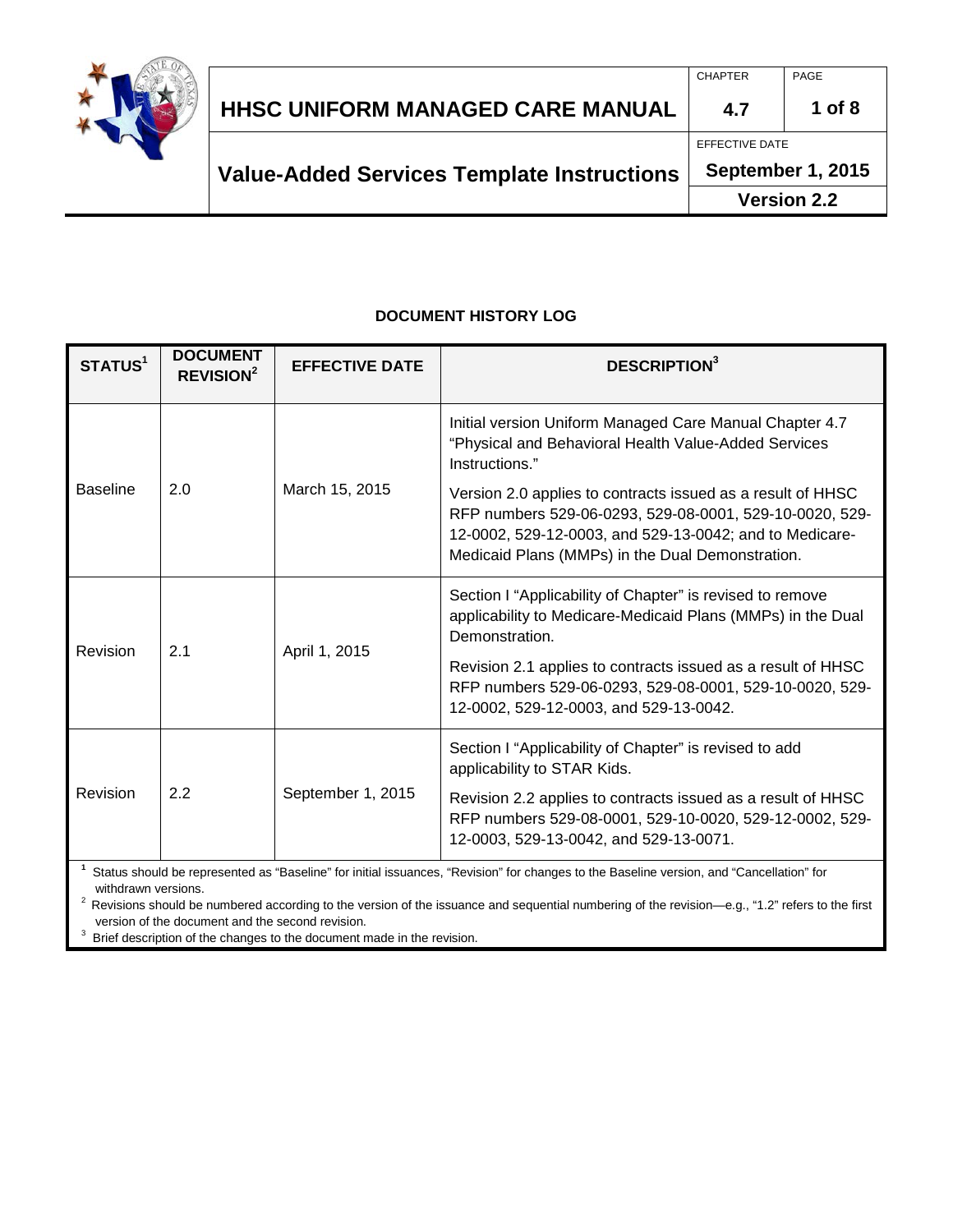

## **I. Applicability of Chapter**

Section I modified by Versions 2.1 and 2.2

This chapter applies to Managed Care Organizations (MCOs) participating in the STAR, STAR+PLUS, CHIP, and STAR Kids programs, and Dental Contractors providing Children's Medicaid and CHIP Dental Services to Members through dental health plans. In this chapter, references to "CHIP" or the "CHIP Managed Care Program(s)" apply to the CHIP Program and the CHIP Dental Contractors. References to "Medicaid" or the "Medicaid Managed Care Program(s)" apply to the STAR, STAR+PLUS, and STAR Kids Programs, and the Medicaid Dental Contractors. The term "MCO" includes health maintenance organizations (HMOs), exclusive provider organizations (EPOs), insurers, Dental Contractors, and any other entities licensed or approved by the Texas Department of Insurance. The requirements in this chapter apply to all Programs, except where noted.

## **II. Objective**

Managed Care Organizations (MCOs) contracting with the State of Texas to provide comprehensive health care services to qualified Program recipients must submit the Value-Added Services (VAS) Template in accordance with the Contract for services between HHSC and the MCO, and in accordance with the instructions below. HHSC will use the data in the VAS templates for comparison charts for managed care Members. Ad Hoc reports may be requested by HHSC as needed.

### **III. General**

Value-added Services is defined in Attachment A to the applicable MCO Contract.

### **IV. VAS Template**

The Value-Added Services Templates (UMCM Chapters 4.5 "Physical and Behavioral Health Value-added Services Template" and 4.4 "Dental Value-added Services Template") must be completed according to the instructions provided by HHSC. Chapter 4.4 is for Dental Contractors' use and Chapter 4.5 is for all other MCOs.

HHSC will provide the VAS Template to the MCOs in Word format. Document integrity is critical to the automated compilation of this data.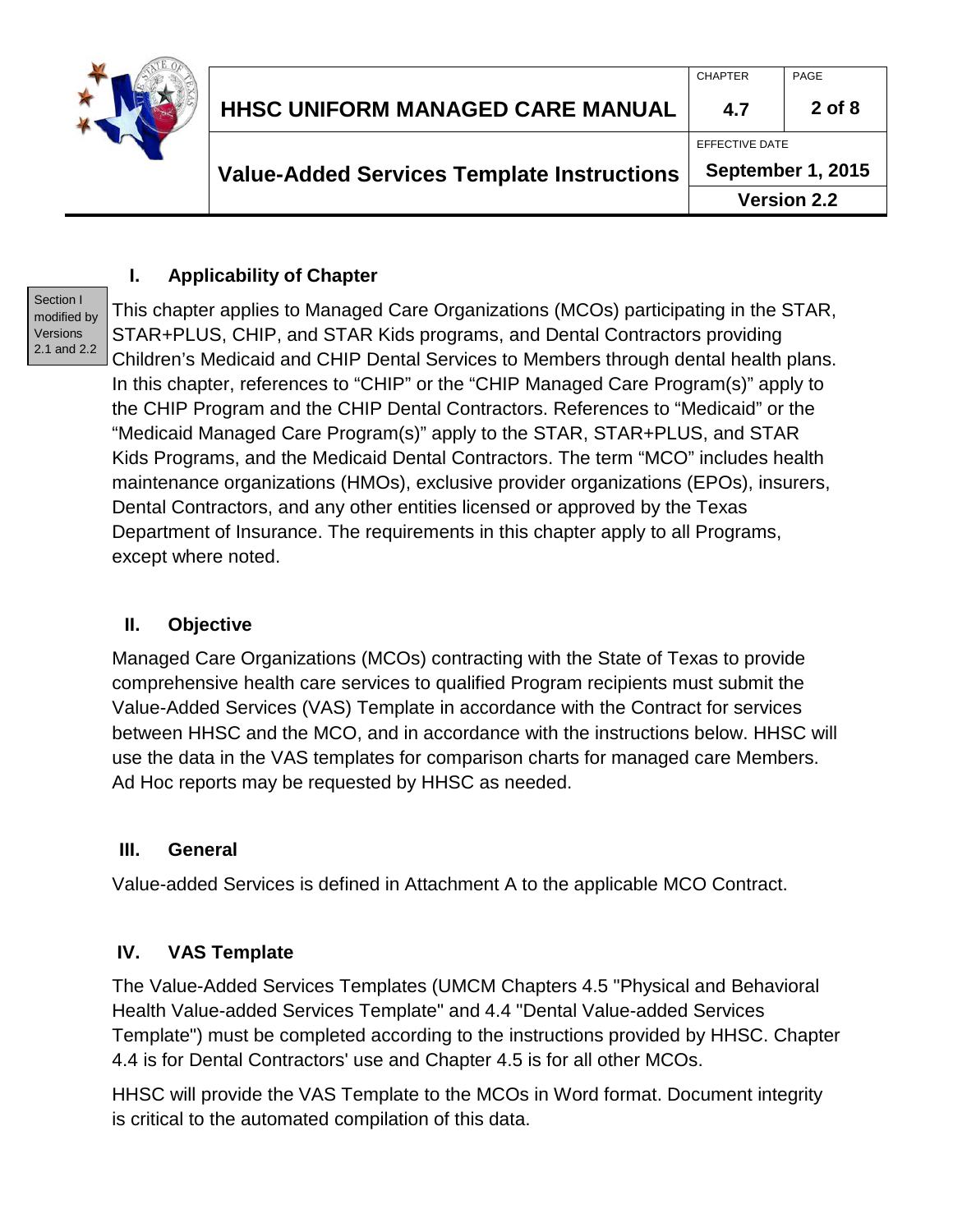

MCOs must follow the instructions in the bullets below:

- Only one template is required for each MCO. MCOs should not submit individual templates for each program or Service Area.
- The MCO must fill out a VAS table of the correct type (i.e. Physical Health, Behavioral Health, Medicaid Dental, or CHIP Dental) for each VAS they are offering.
- MCOs will copy one table for each VAS submitted for that particular type (Physical Health, Behavioral Health, Medicaid Dental, or CHIP Dental).
- The MCO may copy and paste additional VAS tables as needed, but the integrity of the table must not be changed.
- MCOs must add additional tables for general categories with more than one VAS item.
- MCOs must enter "N/A" if it does not offer the VAS from a general category or for a specific program.
- MCOs may not add additional general category descriptions.

# **V. Data Entry Instructions**

Please follow the instructions for each section listed below. The data should be submitted at the Program level.

# **1) MCO Information**

MCOs must fill in the blank spaces under page 2

MCO/Dental Contractor*:* MCO Name

Period Covered: Date the VAS are applicable. Please note whether the period applies to the beginning of the state fiscal year (SFY) or midyear.

MCOs may propose to either add new value-added services or to enhance its approved value-added services during midyear submissions. MCOs may not propose to delete, limit, or restrict any of its SFY approved value-added services during midyear submissions.

MCO/Dental Contractor Contact: MCO contact that can respond to any questions regarding information included in the VAS template.

MCO/Dental Contractor Contact Email*:* Email address for MCO contact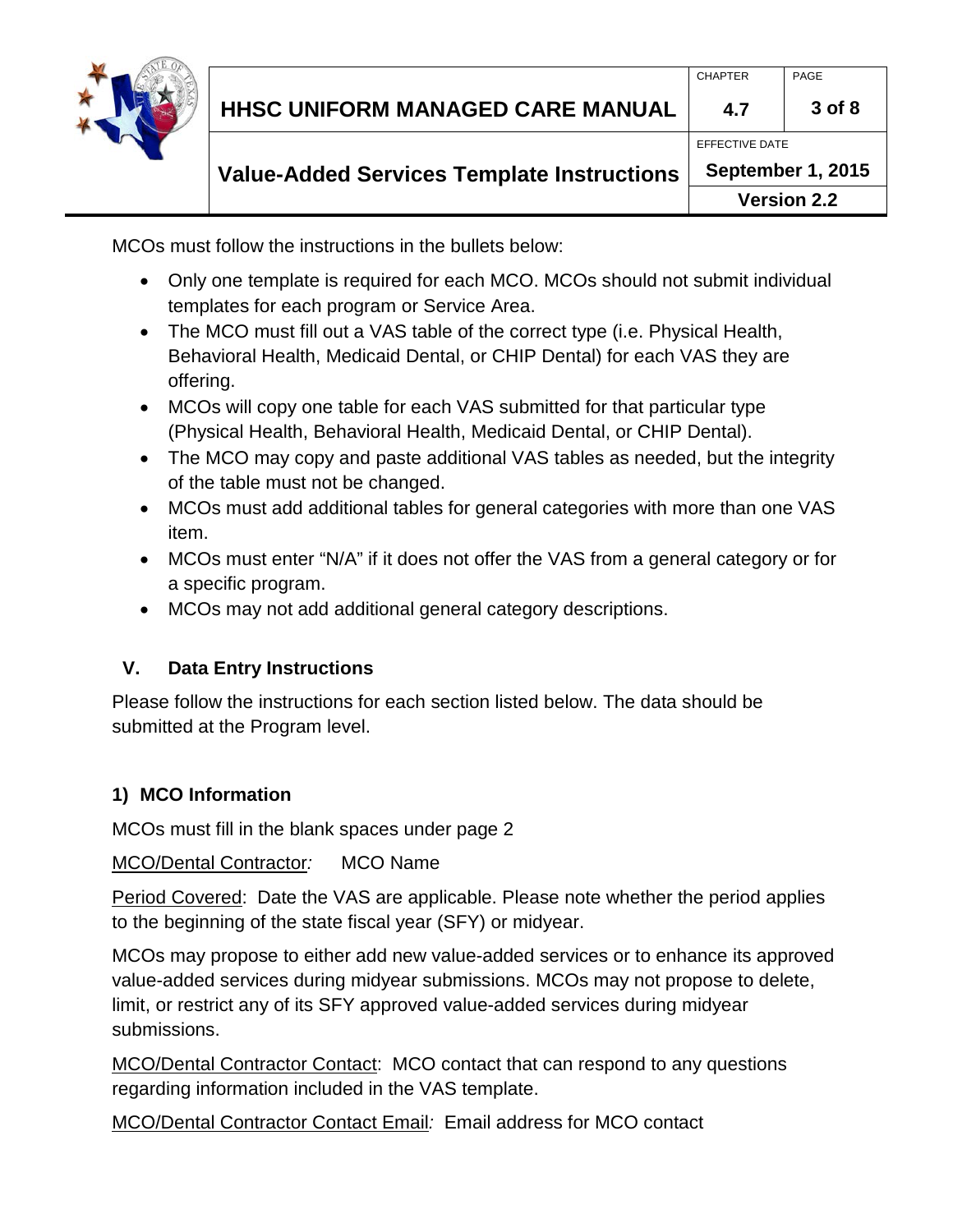

#### **Value-Added Services Template Instructions September 1, 2015**

**Version 2.2**

MCO/Dental Contractor Contact Phone Number: Office number for MCO contact

Fill in the MCO/Dental Contractor Name and Period covered in the footer of the Word document. MCOs will submit one Word document for all Programs to HHSC staff for approval. MCOs can submit any number of VAS proposals--to do so, copy the applicable VAS tables as many times as needed in each document.

## **2) VAS Tables**

Please follow the instructions below for the following tables.

- **VAS Summary – Physical and Behavioral Health Services**
- **VAS Summary – Medicaid/CHIP Dental Services**

Note: The Medicaid/CHIP Dental table has the same elements as the Physical/Behavioral Health tables with the exception of "Applicable Service Areas".

## **a) General Category**

The General Category column describes general categories used in the Program comparison charts for managed care clients. MCOs must fit their proposed VAS into one of the general categories in Appendix A. MCOs may submit multiple VAS submissions for each general category as long as a new table is created for each VAS. If a new table is created, the MCOs must include the General Category to which it belongs. This row will repeat at the top of each table for identification purposes.

## **b) Description of Value-added Services and Members Eligible to Receive the Services**

The Description column includes a detailed description of the VAS offered.

## **c) Applicable Programs**

Identify which applicable Programs/Comparison Charts for the VAS. MCOs will be required to provide a response to whether or not a VAS item applies for each Program/Comparison Chart listed by inserting "yes" or "no".

- CHIP
- STAR
- STAR+PLUS Medicaid Only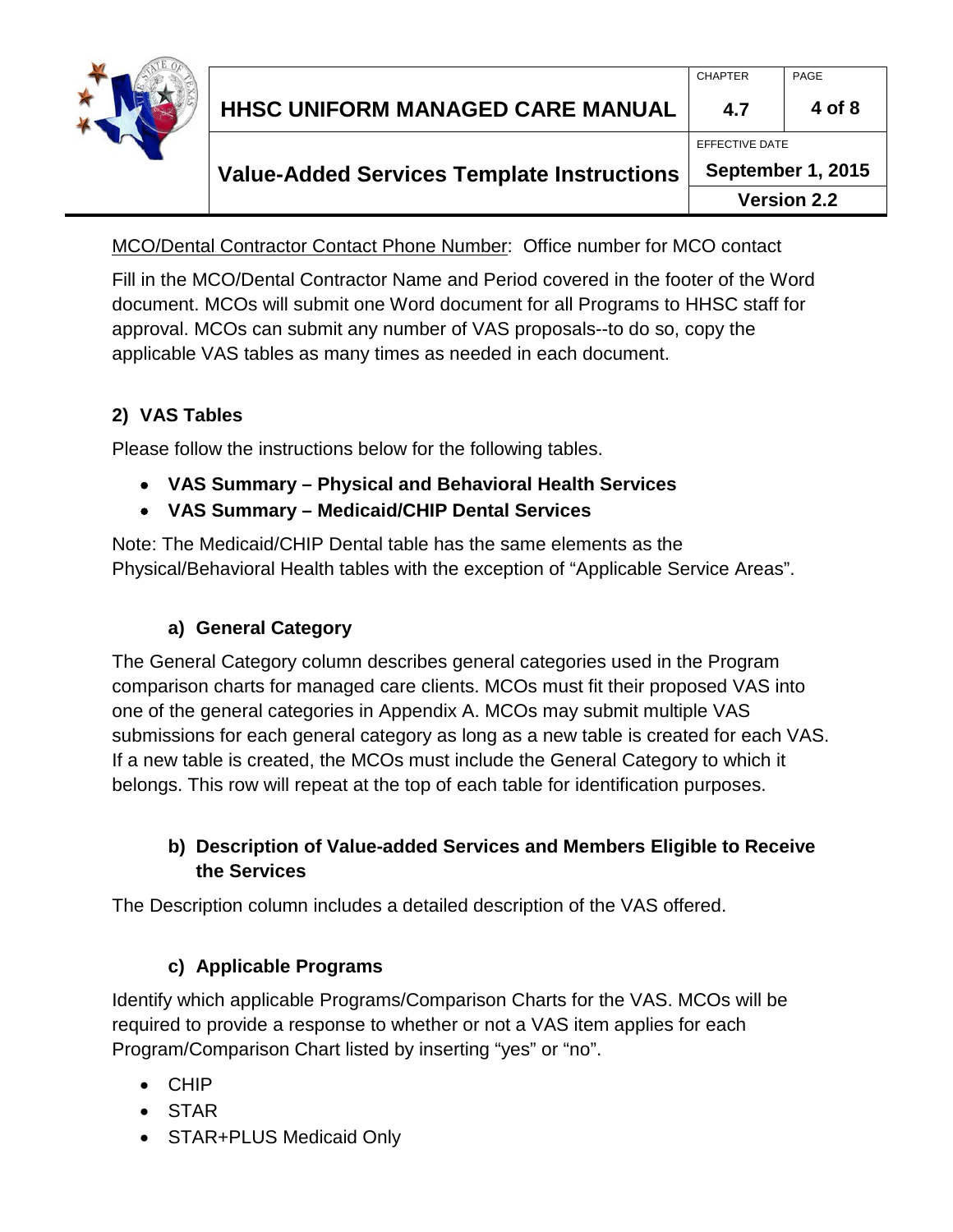

#### **Value-Added Services Template Instructions September 1, 2015**

**Version 2.2**

- STAR+PLUS Dual Eligibles
- STAR+PLUS Nursing Facility Medicaid Only
- STAR+PLUS Nursing Facility Dual Eligibles
- Medicare-Medicaid Plan Members in a Nursing Facility
- Medicare-Medicaid Plan Members in the Community

For items d) – h) and  $j$  – k), please provide responses for all programs or type in "N/A" if not applicable.

## **d) Applicable Service Areas**

List all service areas the VAS applies to for each program/subtype.

## **e) Limitations or Restrictions**

Please list any limitations/restrictions for each program including but not limited to:

- o Age, for ages please specify whether it applies to a specific age group. If the VAS applies to a range, please specify if it is up to a certain age by using this format, "age x through y". HHSC will interpret this to mean that the VAS applies to Members until the last month of their y birthday. Do not use the terms "under" or "over" in your age limitations.
- o Gender;
- o Dollar amounts;
- o Time limits;
- o Visits;
- o Program level restrictions including but not limited to:
	- **CHIP Perinate newborns versus unborn child**
	- STAR+PLUS waiver and STAR+PLUS non-waiver Members

## **f) Proposed Comparison Chart Language**

Provide proposed comparison chart language that includes a description of the Valueadded service as well as limitations. The proposed language should be written at a sixth- grade reading level and should not exceed 170 characters including spaces.

## **g) Is this a new VAS or previously approved VAS?**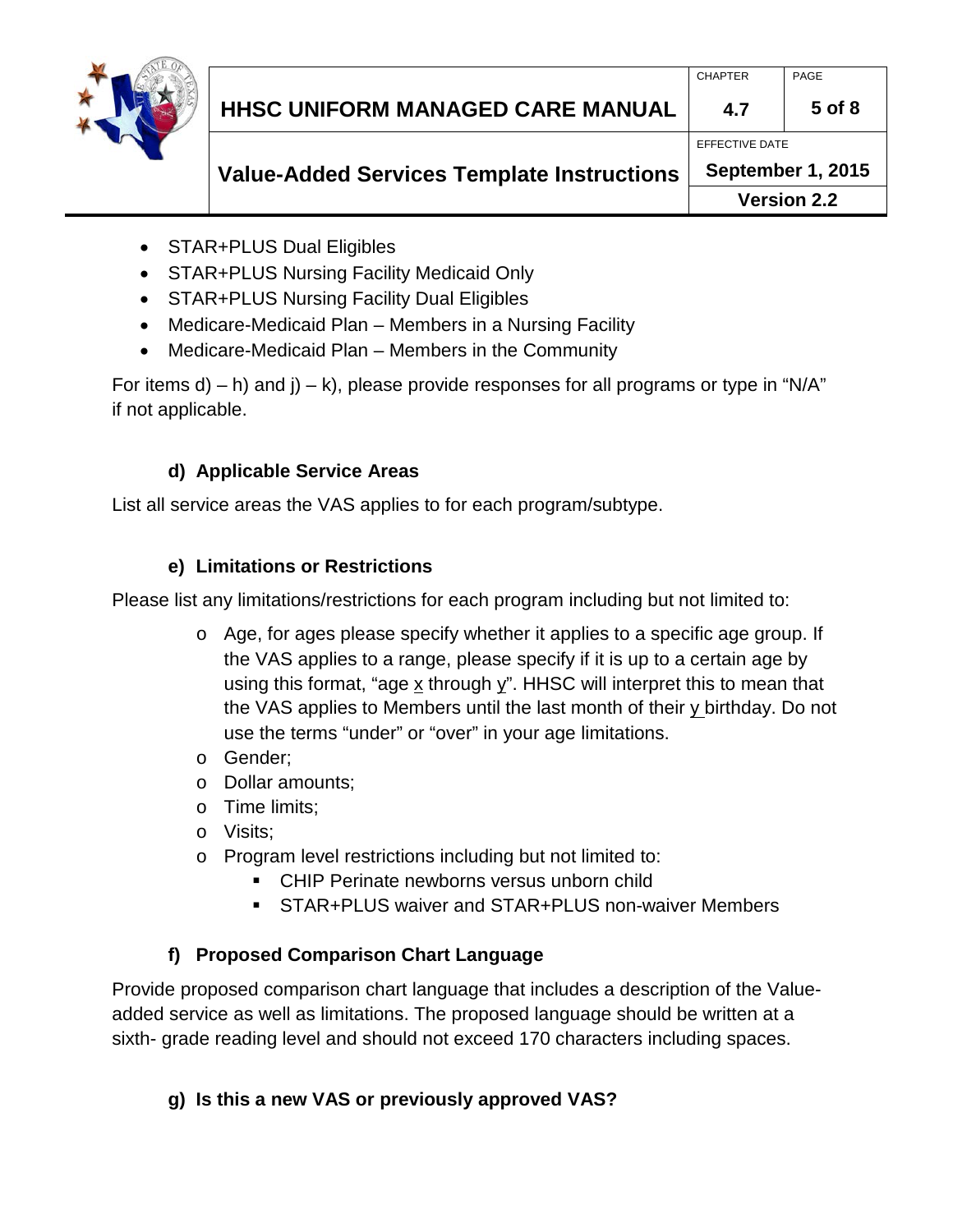

The MCO should describe whether or not the proposed was previously approved. If not, please insert "new". If previously approved, please note whether or not there have been any changes made. If no changes have been made, please insert "unchanged". If changes have been made, please insert "changed" and describe changes.

## **h) Date initially approved**

If this VAS was previously approved, state the period (SFY or midyear SFY) it was approved by HHSC staff. Please use the date the MCO received the approval email from HHSC staff.

## **i) Describe how the MCO will identify the Value-added Service in administrative data (Encounter Data). (if there is a difference by Program, make sure it is noted)**

The Encounter Data column should include information on how the MCO will identify the VAS in administrative data (encounter data), as well as the applicable financial arrangement code and description. The information should include Healthcare Procedure Coding System Codes (HCPCS) if applicable. If the VAS is not identified in in encounter data, please submit a description of how it will be accounted for in the financial statistical report (FSR). Only one response is needed for all Programs, unless there is a difference at the Program level.

## **j) Are any of these codes in the Texas Medicaid Provider Procedures Manual (TMPPM) or CHIP Explanation of Coverage (EOC)?**

Describe whether or not the VAS is included as a Medicaid/CHIP covered service or is similar to a Medicaid/CHIP covered service or benefit. Refer to the managed care contracts, Texas Medicaid Provider Procedures Manual, and the CHIP Explanation of Coverage for covered services. MCOs should respond "yes" if the VAS is the same or similar to a service in one of the above mentioned locations. Otherwise mark "no".

### **k) If so, how is the VAS different than the covered benefit?**

If a MCO responded "yes" to j), describe how the VAS goes above and beyond what is already covered, or if there are different prior authorization requirements that apply.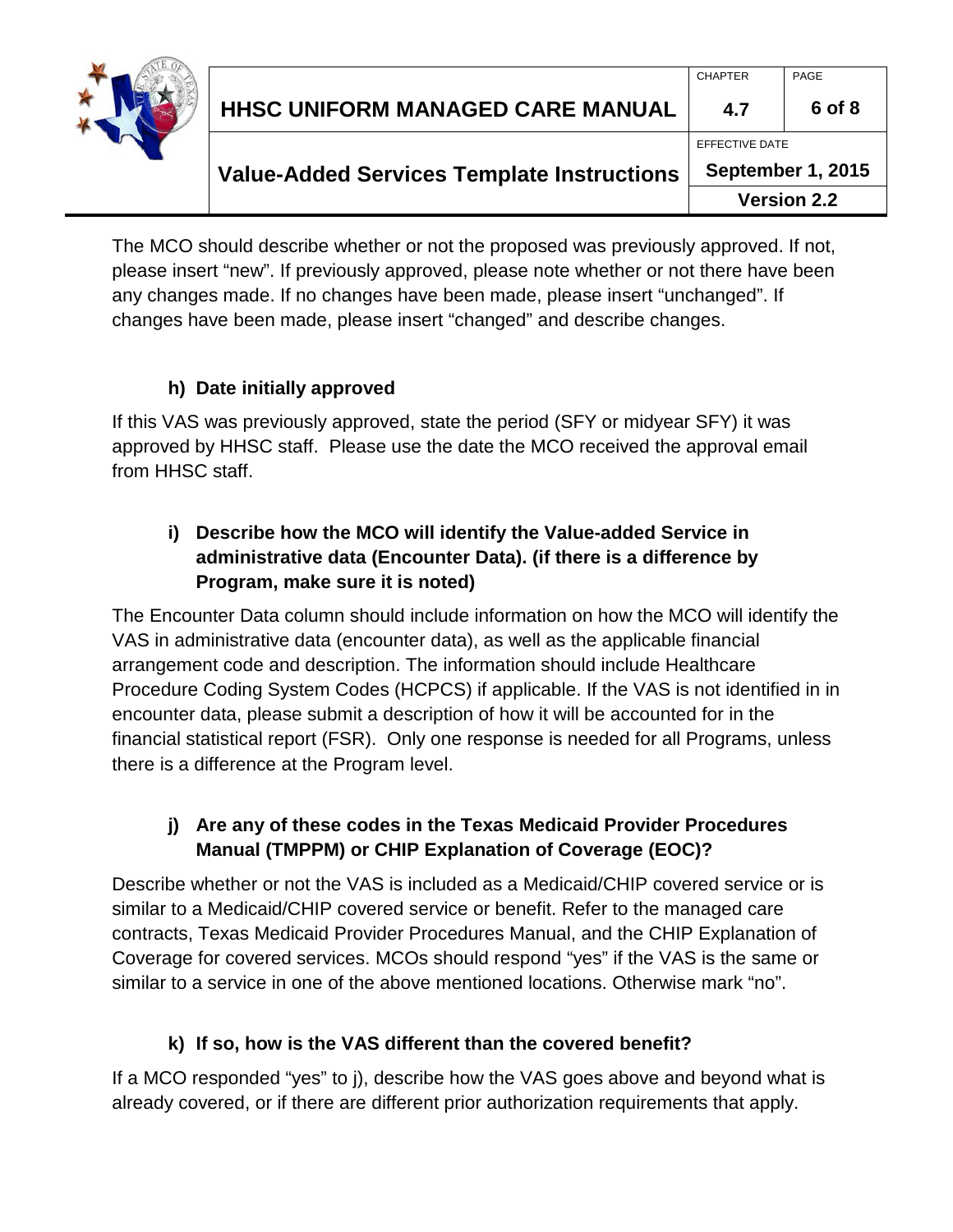

### **l) Entity Responsible for Providing this Service (if there is a difference by Program, make sure it is noted)**

Describe which entity is responsible for providing this service including any subcontractors.

### **m) How and when will Providers be notified about the availability of VAS (if there is a difference by Program, make sure it is noted)**

Describe how and when providers will be notified about the availability of the VAS.

## **n) How and when will Members be notified about the availability of VAS (if there is a difference by Program, make sure it is noted)**

Describe how and when Members will be notified about the availability of the VAS.

## **o) How may a Member obtain or access the VAS? (if there is a difference by Program, make sure it is noted)**

Describe how a Member may obtain or access the VAS. Provide responses to the following questions:

- Is there a trigger (e.g. claim filed, Member referral, or encounter data) that notifies the MCO that a VAS needs to be provided to a Member?
- Describe when the Member will receive the VAS.
	- o Does the Member need to submit a voucher to obtain the VAS?
- How long after the request will a Member receive a VAS?
	- o Can the Member receive a VAS if they meet all conditions in one month, but are disenrolled from the plan the next month?